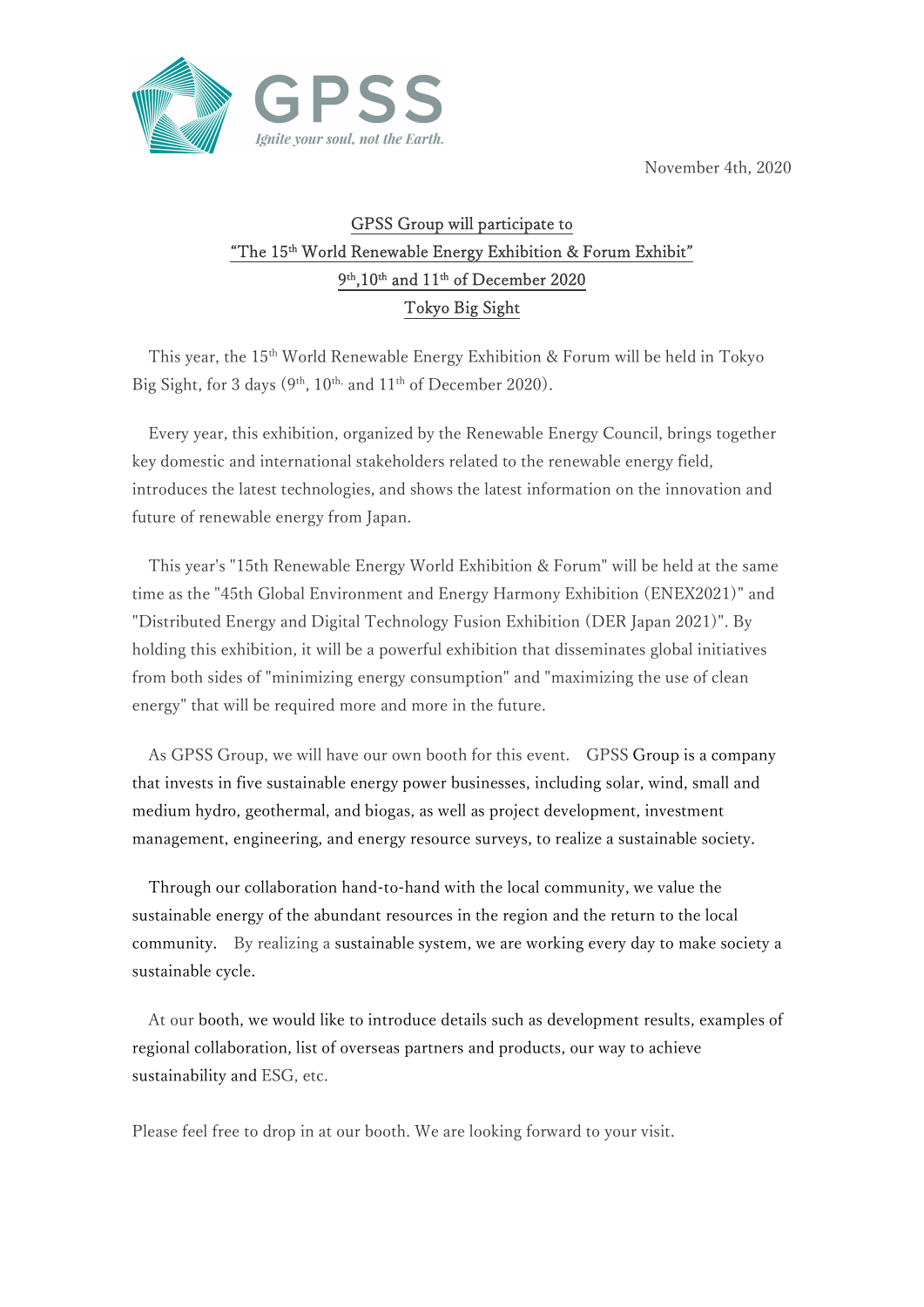Click here to register for the venue : https://nanotech2021.jcdbizmatch.jp/jp/Registration

See also

| Show title                  | 15 <sup>th</sup> World Renewable Energy Exhibition & Forum                                                                                                                                                                                                                                                                     |
|-----------------------------|--------------------------------------------------------------------------------------------------------------------------------------------------------------------------------------------------------------------------------------------------------------------------------------------------------------------------------|
| Dates:                      | $2020/12/9$ (Wed) ~ 11 (Fri), 10:00 ~ 17:00                                                                                                                                                                                                                                                                                    |
| Venue:                      | Tokyo Big Sight West Hall 2                                                                                                                                                                                                                                                                                                    |
| Admission:                  | Free of charge                                                                                                                                                                                                                                                                                                                 |
| Organized by:               | Renewable Energy Council (JCRE)                                                                                                                                                                                                                                                                                                |
| Co-organized<br>by:         | New Energy and Industrial Technology Development Organization<br>(NEDO), National Institute of Advanced Industrial Science and<br>Technology (AIST), Japan Science and Technology Agency (JST), New<br>Energy Foundation (NEF)                                                                                                 |
| Supporting<br>Organization: | Ministry of Economy, Trade and Industry, Ministry of the<br>Environment, Ministry of Land, Infrastructure, Transport and<br>Tourism, Ministry of Education, Culture, Sports, Science and<br>Technology, Ministry of Foreign Affairs, Cabinet Office, Kanagawa<br>Prefecture, Yokohama City, Japan Aerospace Exploration Agency |
| Special<br>Cooperation:     | Takahashi Industrial economic research foundation, JTB<br>Communication Design Co., Ltd., Fuji Sankei Business Eye (Nippon<br>Kogyo Shimbun)                                                                                                                                                                                   |